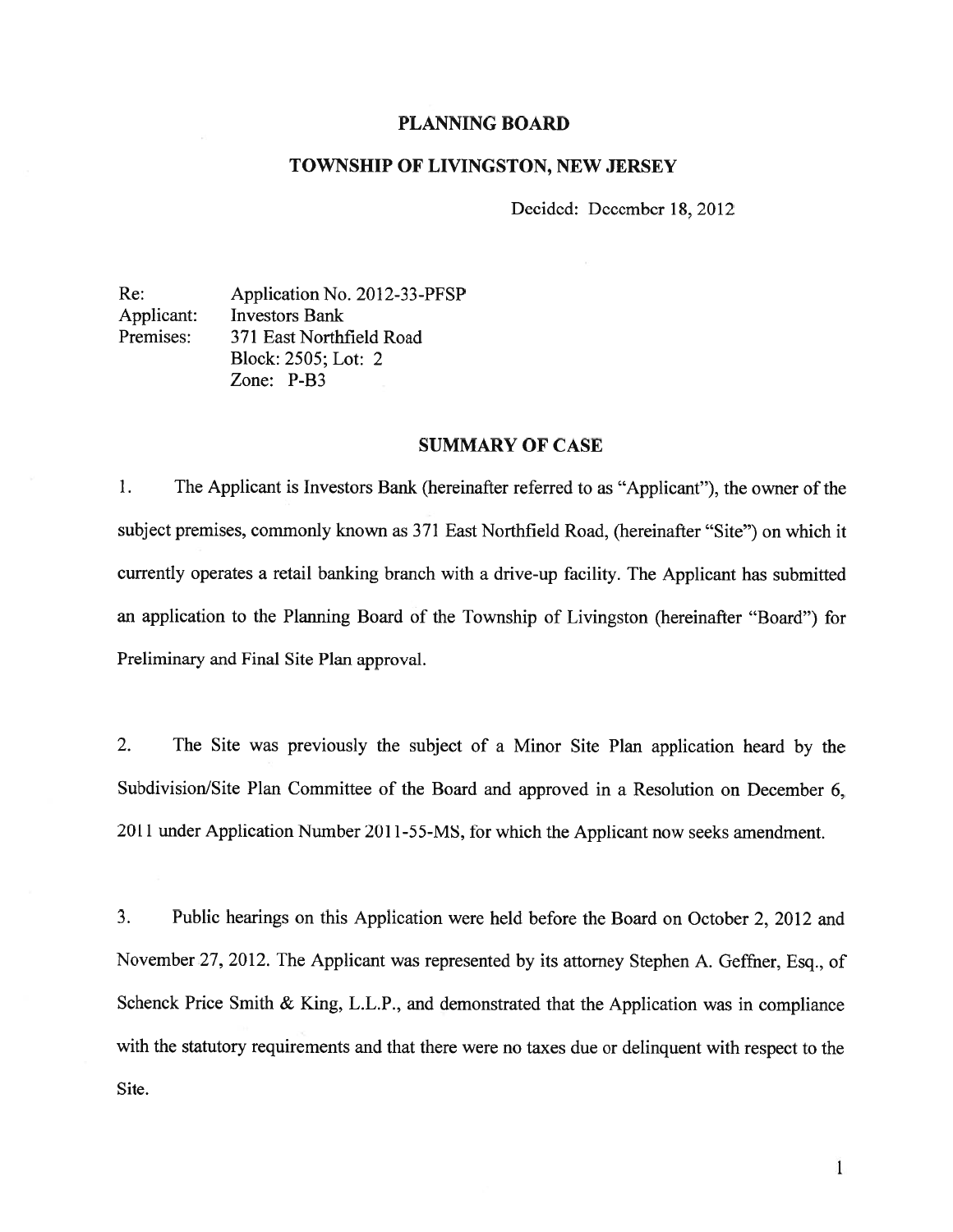4. Mr. Joseph Ratchko, residing at 29 Herbert Terrace, appeared pro se in opposition to, and testified against, the Application.

5. The existing bank building on the Site was originally operated as <sup>a</sup> Carteret Savings Bank branch and has operated continuously as <sup>a</sup> banking facility since 1978. It contains an entrance facing East Northfield Road and <sup>a</sup> rear entrance facing the parking lot. There is <sup>a</sup> two-lane driveup structure on the westerly side of the property facing Herbert Terrace. Only the lane closest to the building is currently functioning.

6. The Applicant has submitted revised <sup>p</sup>lans that would provide for certain improvements and changes to the exterior of the premises as well as to the building; including the elimination of <sup>a</sup> front entrance, additional landscaping and sidewalks, elimination of <sup>a</sup> presen<sup>t</sup> walk-up ATM and installation of an ATM at the drive-up facility.

7. The December 6, <sup>2011</sup> Resolution approve<sup>d</sup> <sup>a</sup> remote ATM at the outer drive-up lane. The Applicant now proposes to install that unit in the interior lane which is directly adjacent to the building. The walk-up ATM location was at the rear door and was accessible by both motorists and customers arriving as pedestrians. The Applicant also proposes to install sidewalk improvements to the property and to add additional traffic safety signage. The December 6, <sup>2011</sup> Resolution approve<sup>d</sup> the installation of "No Thru Traffic" signs on the Site. Subsequently, the Building Department entered <sup>a</sup> partial "Stop Work" order because residents on Herbert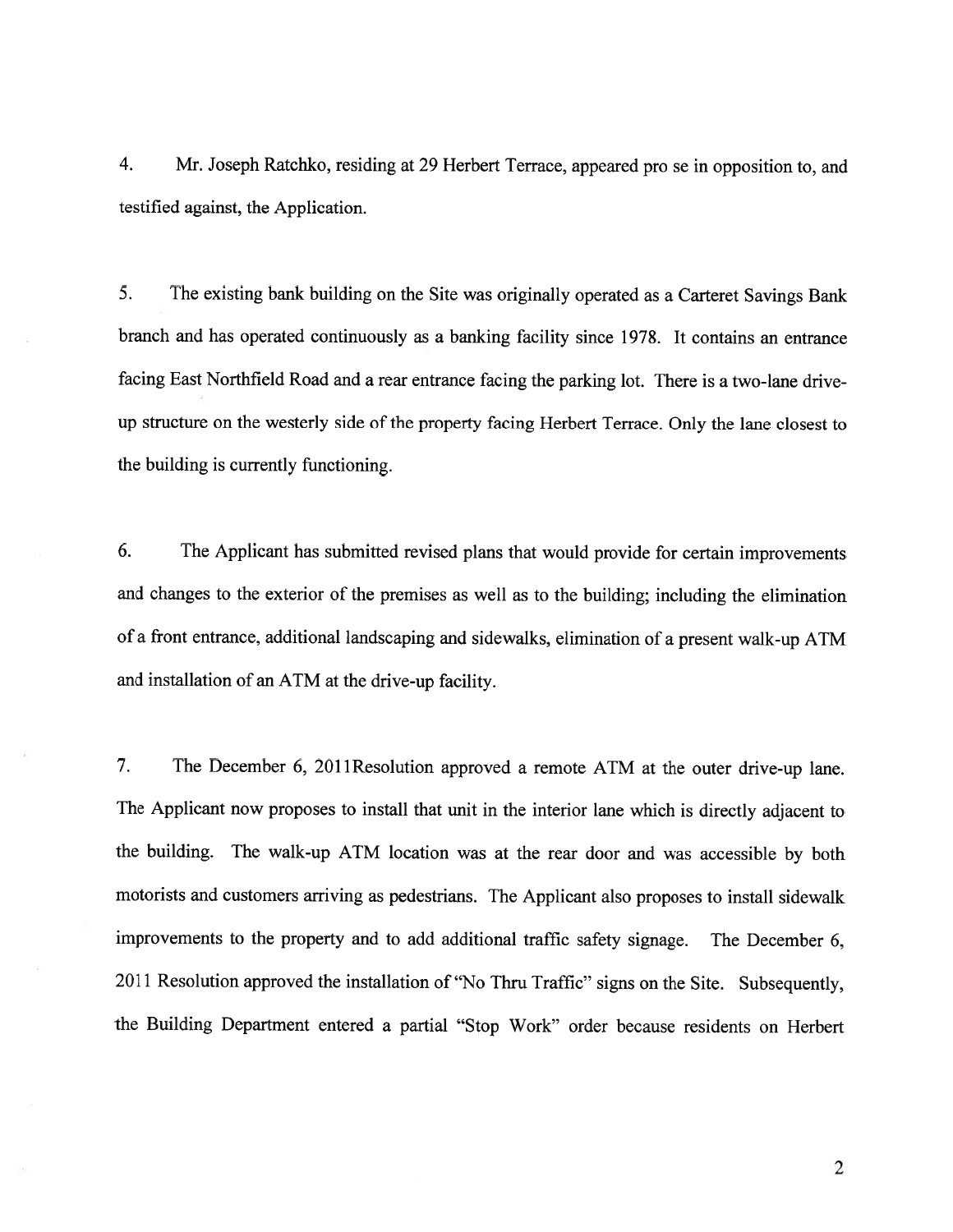Terrace claimed to have <sup>a</sup> right to transit the Site with their vehicles in order to turn eastward on East Northfield Road when exiting Herbert Terrace.

8. The Application and Site Plan represent that the Site is in the B-1 General Business District, and the Applicant requested <sup>a</sup> waiver from the Township Code § 170-73.B.(14) requirement that all commercial buildings in that district have their primary entrance toward and accessible from the street right-of-way. The Applicant proposes to close the current building entrance that faces East Northfield Road and to utilize <sup>a</sup> single entrance located at the rear that would be accessible from the parking lot and from Herbert Terrace but would not face any street.

9. Testifying on behalf of the Applicant were:

A: Jose Valente, Vice President of facilities for the Applicant

B: David Antonio, Supervising Planner for Essex County

C: Joseph Staigar, admitted as an exper<sup>t</sup> in <sup>p</sup>lanning and traffic engineering

D: Peter Korzen, admitted as an exper<sup>t</sup> in civil engineering

E: Mark A. Haas, admitted as an exper<sup>t</sup> in architecture.

10. Members of the public testifying were:

Paul Fenske, 25 Herbert Terrace William W. Frieman, 24 Herbert Terrace Katherine Murphy, 22 Herbert Terrace Robert Rashkes, <sup>35</sup> Oak Crest Road, West Orange Donna Sharpe, 25 Herbert Terrace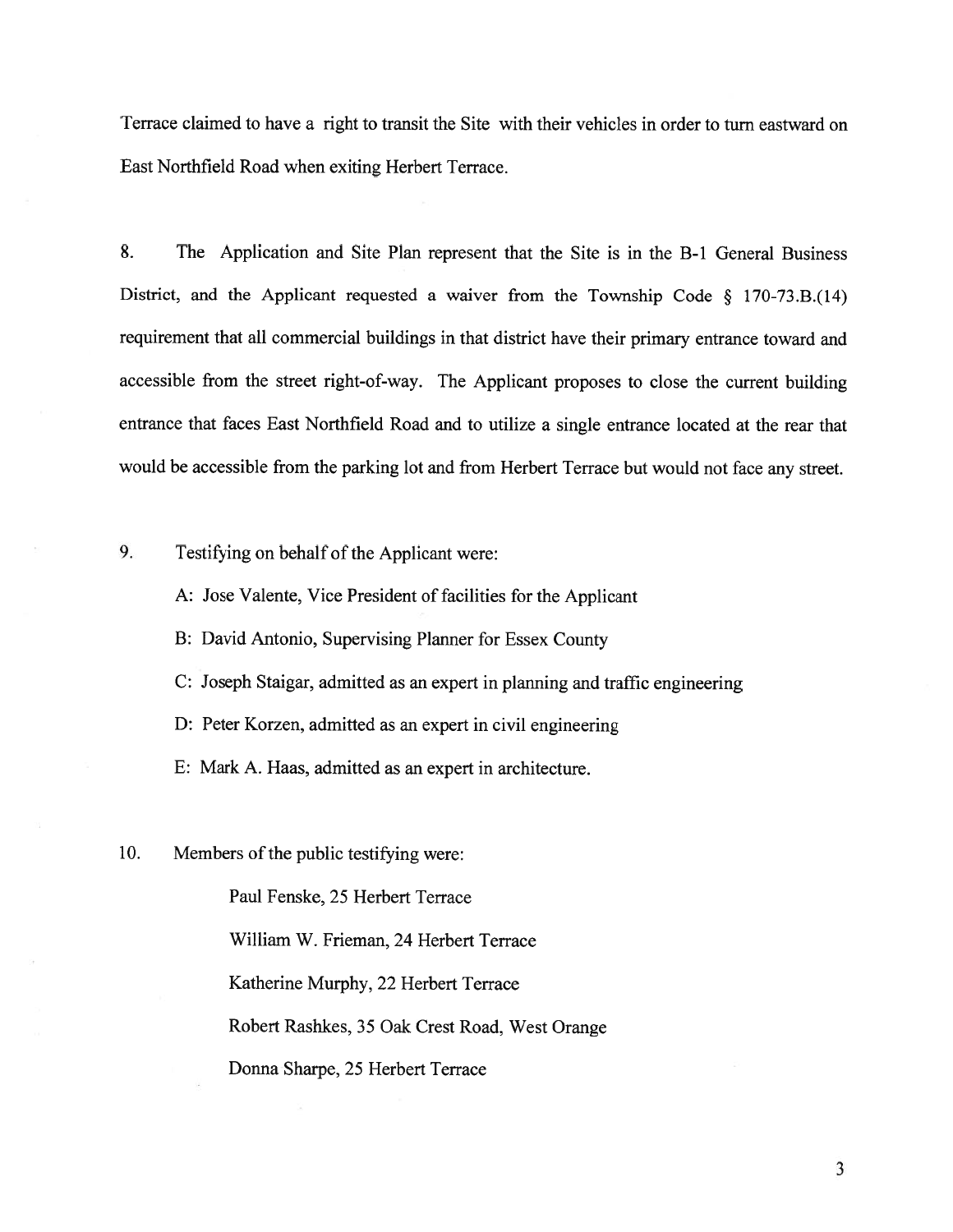11. <sup>A</sup> number of nearby residents appeare<sup>d</sup> and offered testimony that through an agreemen<sup>t</sup> with prior owners of the Site and with the approva<sup>l</sup> of Essex County, residents of Herbert Terrace were permitted to drive their vehicles, when not doing business at the bank, from the Herbert Terrace driveway and through the Site in order to make left turns onto East Northfield Road, utilizing the traffic light at the Northfield Road/Old Short Hills Road intersection that also controls traffic exiting the bank property. No written confirmation of that arrangemen<sup>t</sup> in the form of an Easement or Resolution or otherwise was produced. It also appeare<sup>d</sup> that the aforesaid claimed accommodations between the Herbert Terrace residents and the prior owners of the property preceded enactment of N.J.S. 39:4-66.2 that prohibits the operation of motor vehicles on private property, with or without permission of the owner, for the purpose of avoiding <sup>a</sup> traffic control signal or sign.

#### FINDINGS OF FACT

1. The Site is <sup>a</sup> corner lot at the intersection of East Northfield Road and Herbert Terrace and has been the location of <sup>a</sup> bank since approximately 1978. Vehicular entrance to the property is from <sup>a</sup> driveway at Herbert Terrace and from <sup>a</sup> driveway at westbound East Northfield Road. Traffic exits the Site either to Herbert Terrace or onto East Northfield Road. The East Northfield Road driveway is at the intersection of that street and Old Short Hills Road. The intersection is controlled by <sup>a</sup> traffic light, and that light also controls vehicles exiting via the bank driveway. The Applicant proposes to install signs prohibiting through traffic across its property.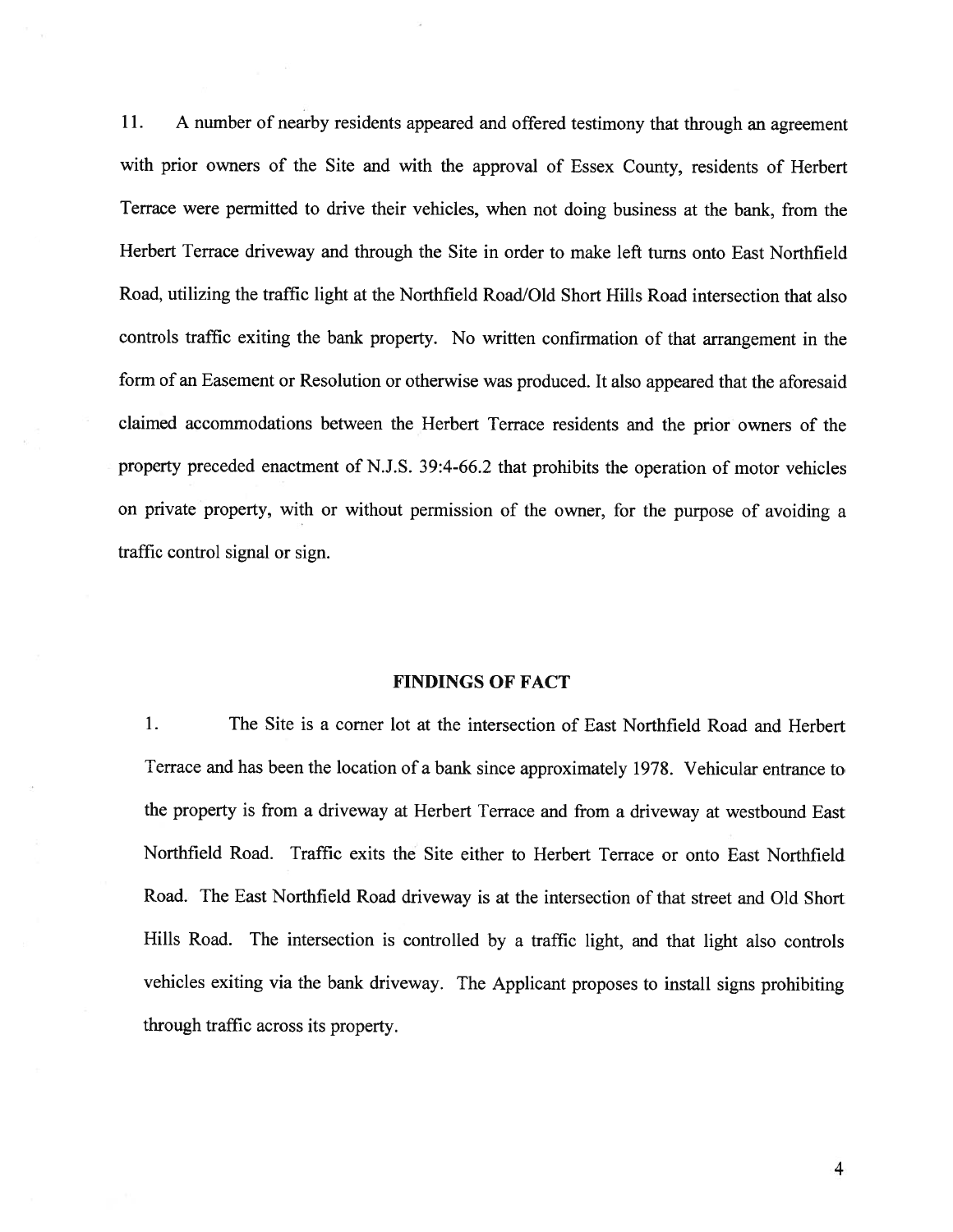2. The bank also proposes certain improvements to upgrade the property, including renovation of the two lane drive-up to reactivate the lane furthest from the building and to install an ATM machine in the lane adjacent to the building. There now are front and rear entrances to the building, located at the front and rear of the property. The proposa<sup>l</sup> would close off the front door so that access would be only from the rear entrance facing the parking area. The ATM presently next to the rear entrance would be removed. A new ATM installation would be in the drive-up lane adjacent to the building. Motorists would no longer have to park and exit their vehicle in order to access the ATM machine.

- 3. Improvements would include replacing asphalt sidewalk on Herbert Terrace with concrete, installation of an ADA compliant ramp, new landscaping along the front of the building, <sup>a</sup> painted pedestrian path from Herbert Terrace to the building entrance, striping the sidewalk at the East Northfield Road driveway, and installation of various traffic control and pedestrian safety features and signs. The building interior would be redesigned to provide <sup>a</sup> waiting area for the public, and increased privacy areas for bank employees to conduct business. The area where the front door will be removed will have additional landscaping and will be an enhancement to the appearance of the property.
- 4. <sup>A</sup> design standard waiver from Township Code § 170-73.B.(l4) was requested since the building will not have its primary entrance fronting on the street right-of-way. As established by Ordinance No. 5-201 1, the Site is in the P-B3 Professional Office District and not in the B-i General Business District. <sup>A</sup> bank is <sup>a</sup> permitted use in the district, but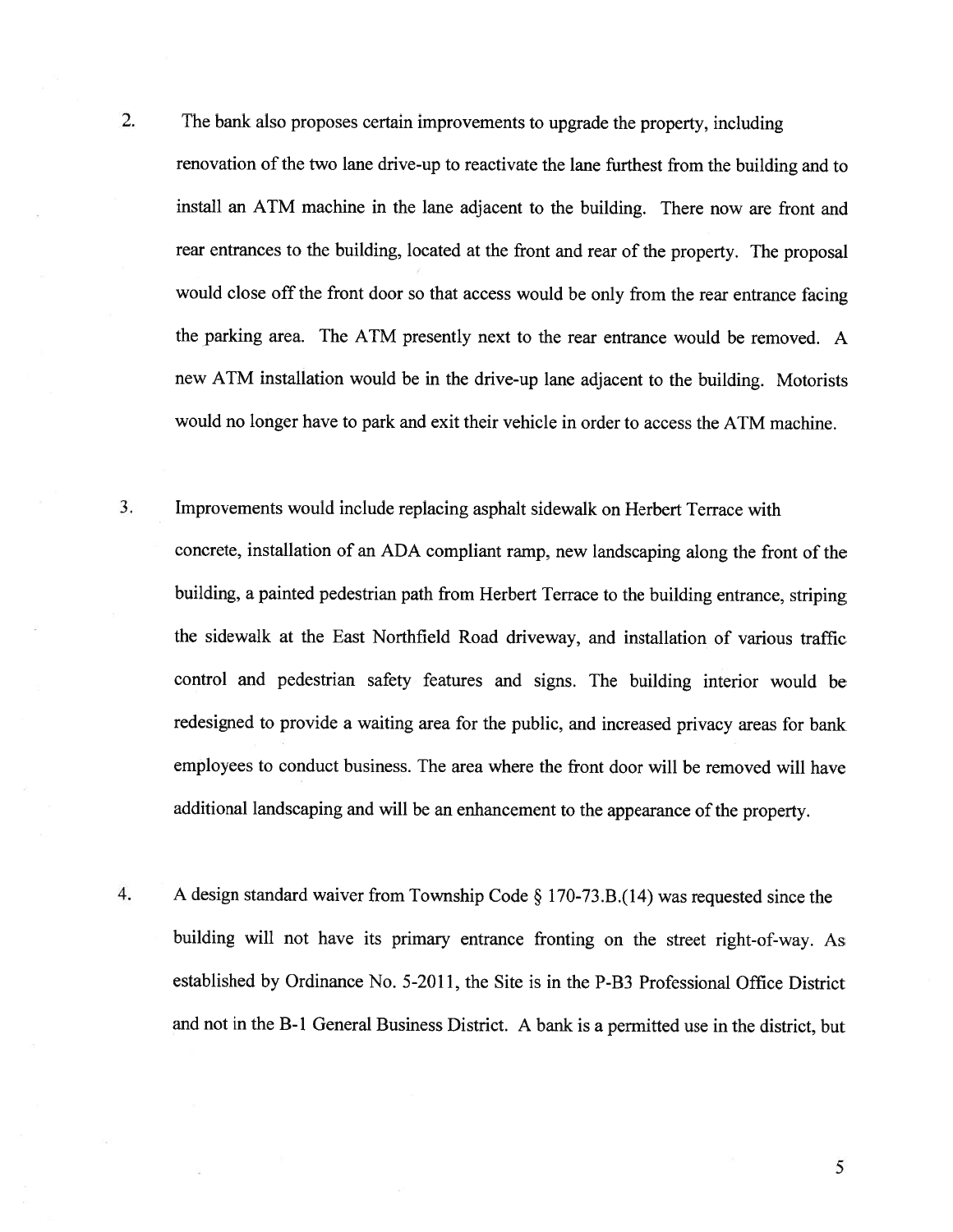the particular design standard does not apply in the district. Grant of <sup>a</sup> waiver is not required.

5. The Applicant's witnesses testified that the "No Thru Traffic" signs were necessary because transiting cars create safety hazards on the Site and would interfere with operation of the two-lane drive-up facility. The Board heard testimony from numerous residents of the Herbert Terrace area opposing the "No Thru Traffic" signs. They testified that they had been transiting the Site in their vehicles for as many as 30 years in order to make left turns onto East Northfield Road, since such <sup>a</sup> traffic turn is not possible exiting Herbert Terrace. East Northfield Avenue is <sup>a</sup> divided highway at that point and there is <sup>a</sup> "One-Way" sign requiring vehicles exiting Herbert Terrace to turn right. The residents testified that <sup>a</sup> transiting arrangemen<sup>t</sup> existed since Carteret Bank first opened <sup>a</sup> bank branch at this location. They contended that there was an agreemen<sup>t</sup> permitting such access, but no written agreement, Resolution or Easement was produced. They also relied upon <sup>a</sup> memorandum dated February 16, 1978 from <sup>a</sup> Robert E. Busch, then the principal traffic engineer for Essex County, to the county engineer and supervisor of roads. The residents argued that the memorandum permitted the access. Said document did not satisfy the Board that an enforceable agreemen<sup>t</sup> exists, or that the Board has the jurisdiction to enforce such an agreement. Applicant's Exhibit A-1, a letter dated August 6, 2012 from the Secretary of the Essex County Planning Board, and the testimony at the hearing by David Antonio, supervising <sup>p</sup>lanner for Essex County, both took the position that no such access was recommended or required by the County. Furthermore, N.J.S.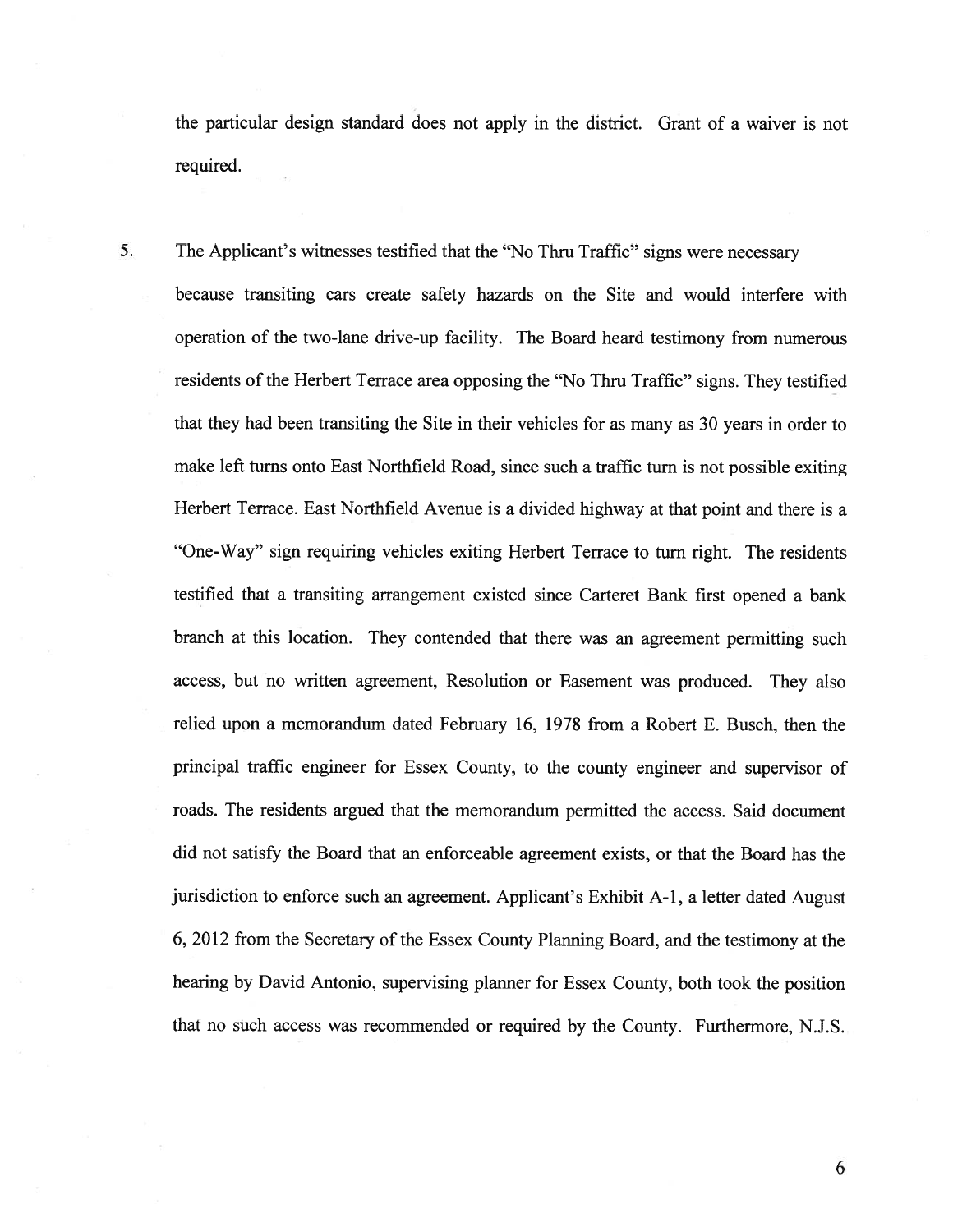39:4-66.2 prohibits motorists from driving on private property, with or without permission of the owner, for purposes of avoiding a traffic control signal or sign.

- 7. During the course of the hearings, the Applicant agreed to certain amendments to the Site Plan, and to conditions, including:
	- A: The handicap parking space shall be moved away from the trash receptacle area and located opposite the entrance at the rear of the building.
	- B: <sup>A</sup> pedestrian crossing warning sign shall be added for exiting vehicles at the East Northfield Road driveway.
	- C: The Applicant shall promptly apply to Essex County for permission to install crosswalk striping on the sidewalk at the driveway on East Northfield Road, and shall make such installation upon receipt of such permission.
	- D: <sup>A</sup> "No Right Turn" sign, <sup>a</sup> "Stop" sign and <sup>a</sup> painted stop bar for exiting vehicles shall be installed at the driveway to East Northfield Road.
	- E. The concrete side walk on Herbert Terrace shall extend along the full frontage of the Site.
	- E. The Applicant shall pay its fair allocation of the cost of any improvements Essex County finds necessary at the Glenview Road or Herbert Terrace intersections with East Northfield as <sup>a</sup> result of the closing of access to the Site for through traffic.

## CONCLUSIONS OF THE BOARD

1. The Board finds that the subject property is in the PB-3 District, that <sup>a</sup> design standard waiver is not required, and that the Preliminary and Final Site Plan is approve<sup>d</sup> in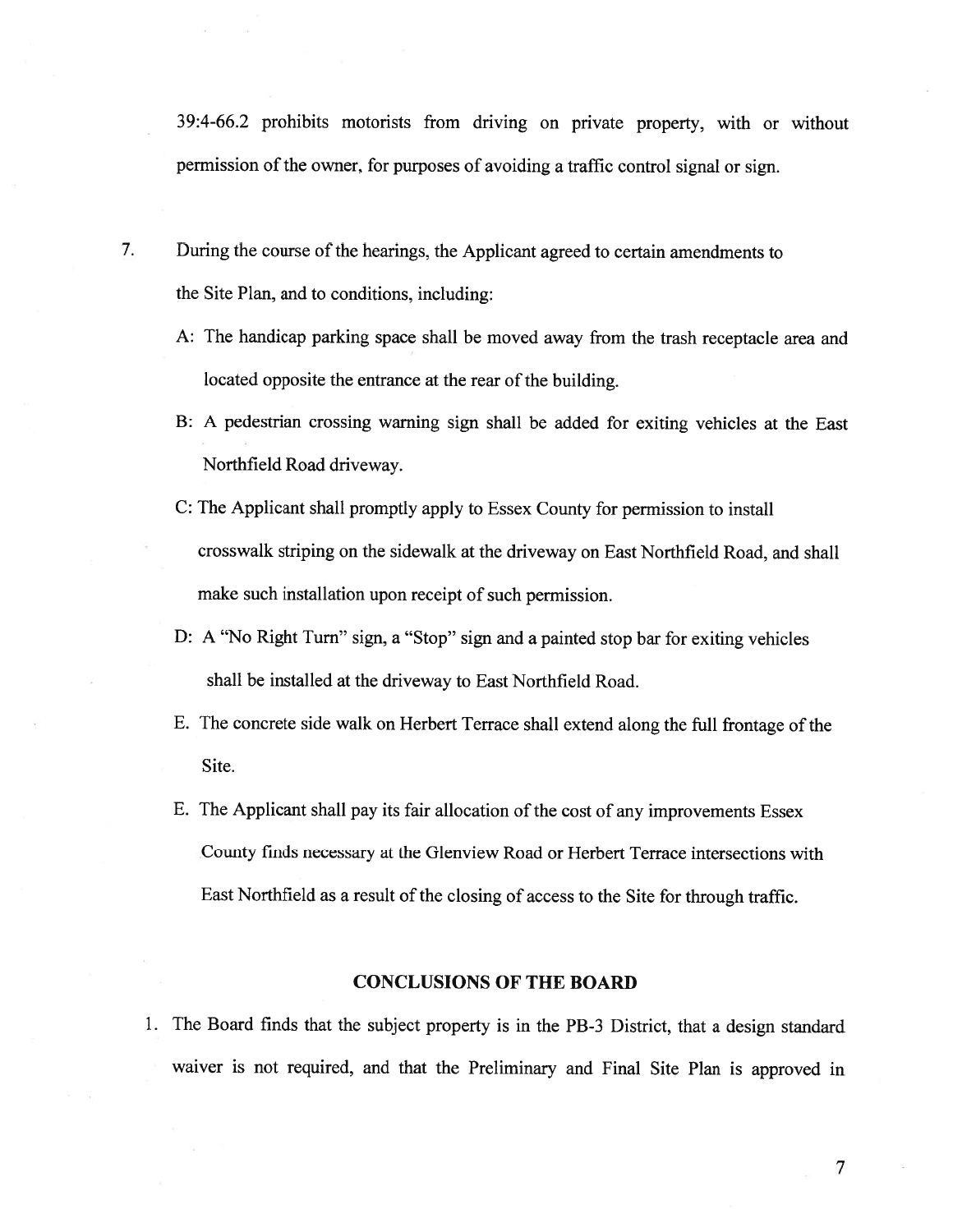accordance with the Application submitted and as amended during the course of the hearings.

- 2. The Board finds that the proposed improvements will provide an esthetic enhancement to the property, the additional signage will improve traffic and pedestrian safety, the improvements to the sidewalks will be of <sup>a</sup> benefit to pedestrians, handicap access will be improved, and there will be no increase in traffic. The size and use of the bank will not be altered from its current operation, so that no additional traffic impact can be expected.
- 3. The Board finds that the design of the Herbert Terrace driveway and of the Northfield Road driveway will not presen<sup>t</sup> any unsafe conditions for ingress and egress.
- 4. The Board finds that the December 6, 2011 Resolution of its Subdivision/Site Plan Committee was in error in finding that the ATM would be relocated to the outer drive-up lane. It will be located in the inner lane as established in this hearing before the Board.
- 5. The Board finds that no written agreement, Resolution, Easement, or other document or evidence was produced to establish <sup>a</sup> binding and enforceable agreemen<sup>t</sup> to allow transit of the Site by vehicles of Herbert Terrace residents.
- 6. The Board finds that it has no authority to impose or enforce <sup>a</sup> right of transit upon the Applicant.
- 7. The Board takes note the Applicants citation of N.J.S. 39:4-66.2, but does not reach any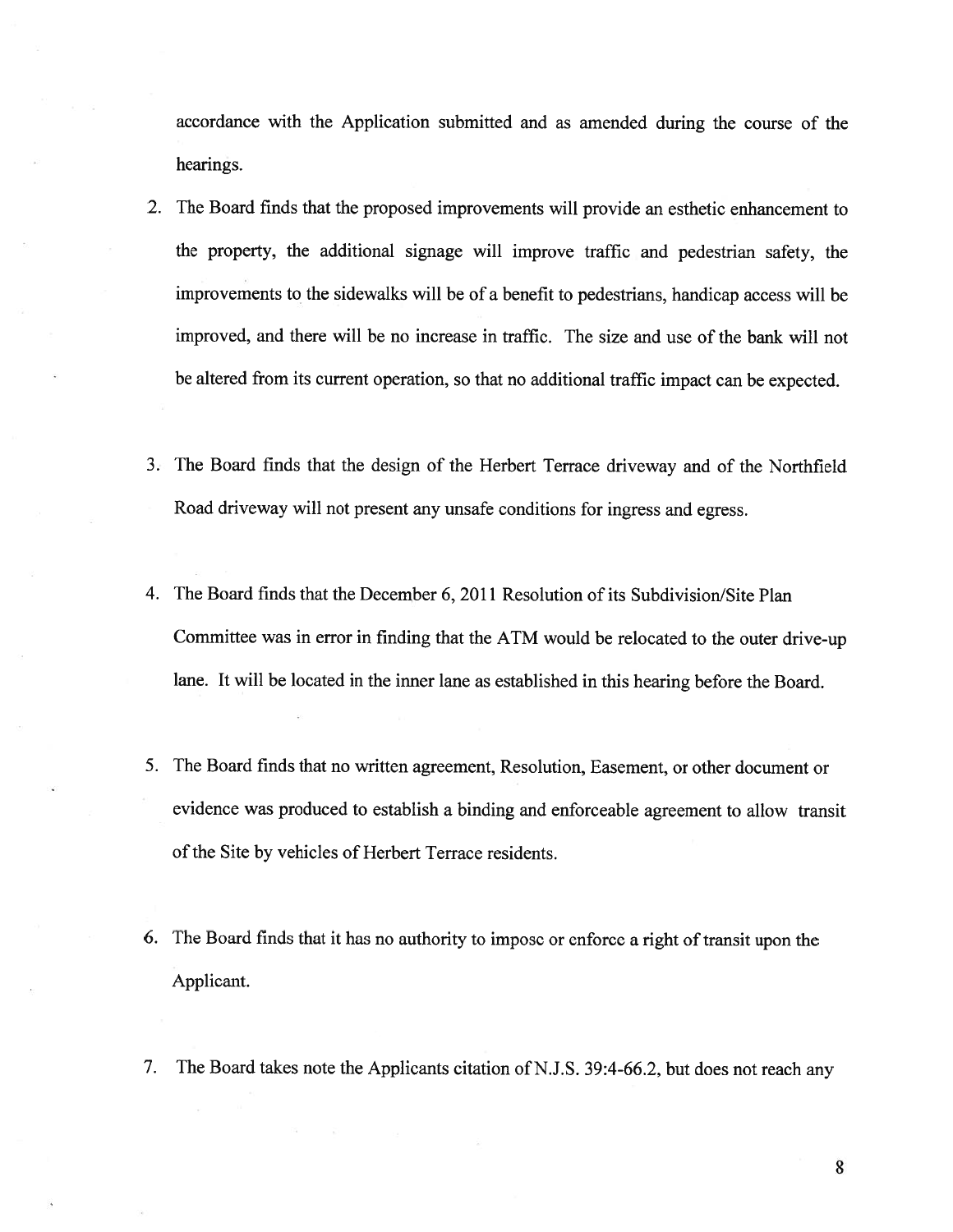determination as its applicability.

NOW, THEREFORE, BE IT RESOLVED, by the Planning Board of the Township of Livingston, having duly considered the evidence and testimony presented, the Board concludes as follows:

- 1. The Board hereby approves the Application in accordance with the Site Plan and architectural drawings submitted and as amended in the course of the hearing and with the conditions set forth below.
- 2. Conditions.
- A: The handicap parking space shall be moved away from the trash receptacle area and located opposite the entrance at the rear of the building.
- B: A pedestrian crossing warning sign shall be added for exiting vehicles at the East Northfield Road driveway.
- C: The Applicant shall promptly apply to Essex County for permission to install crosswalk striping on the sidewalk at the driveway on East Northfield Road, and shall make such installation upon receipt of such permission.
- D: A "No Right Turn" sign, a "Stop" sign and a painted stop bar for exiting vehicles shall be installed at the driveway exit to East Northfield Road.
- E. The concrete side walk on Herbert Terrace shall extend along the full frontage of the Site.
- F. All conditions contained in the December 6, 2011 Resolution shall remain in full force and effect.